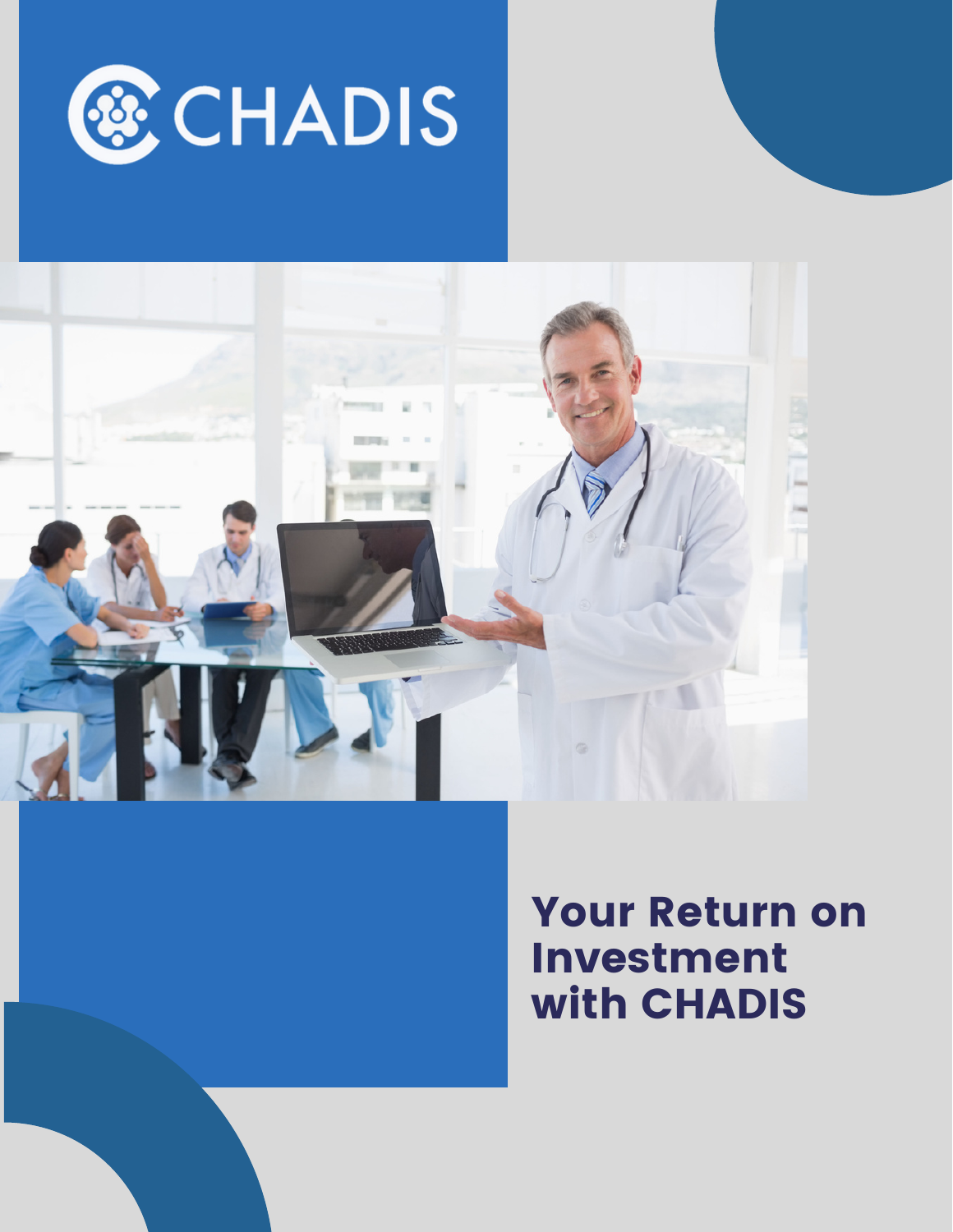

"Getting CHADIS is definitely worthwhile. If you were to take each of those questionnaires and buy them individually, at an online pre-visit basis, the cost is actually cheaper through CHADIS."

Selam Bullock, Kids' First Pediatrics, Raleigh, NC Customer since 2011

"CHADIS generates income. It saves staff time, it saves paper, it saves printer ink, and it doesn't tie up your room as long. I just ran my numbers from 2020, which was a slow year, and my return on investment at 140% of Medicare was eight-fold what I paid for CHADIS. So, it generates income, you get information ahead of time, which allows you better time to prepare for the visit, it allows the visit to be more directed, parents can input their concerns and you can be prepared ahead of time to address those concerns. Most of all it is better overall for the care of the patient. It is a win-win all the way around."

Robin Warner, Union Pediatrics, Union, KY Customer since 2013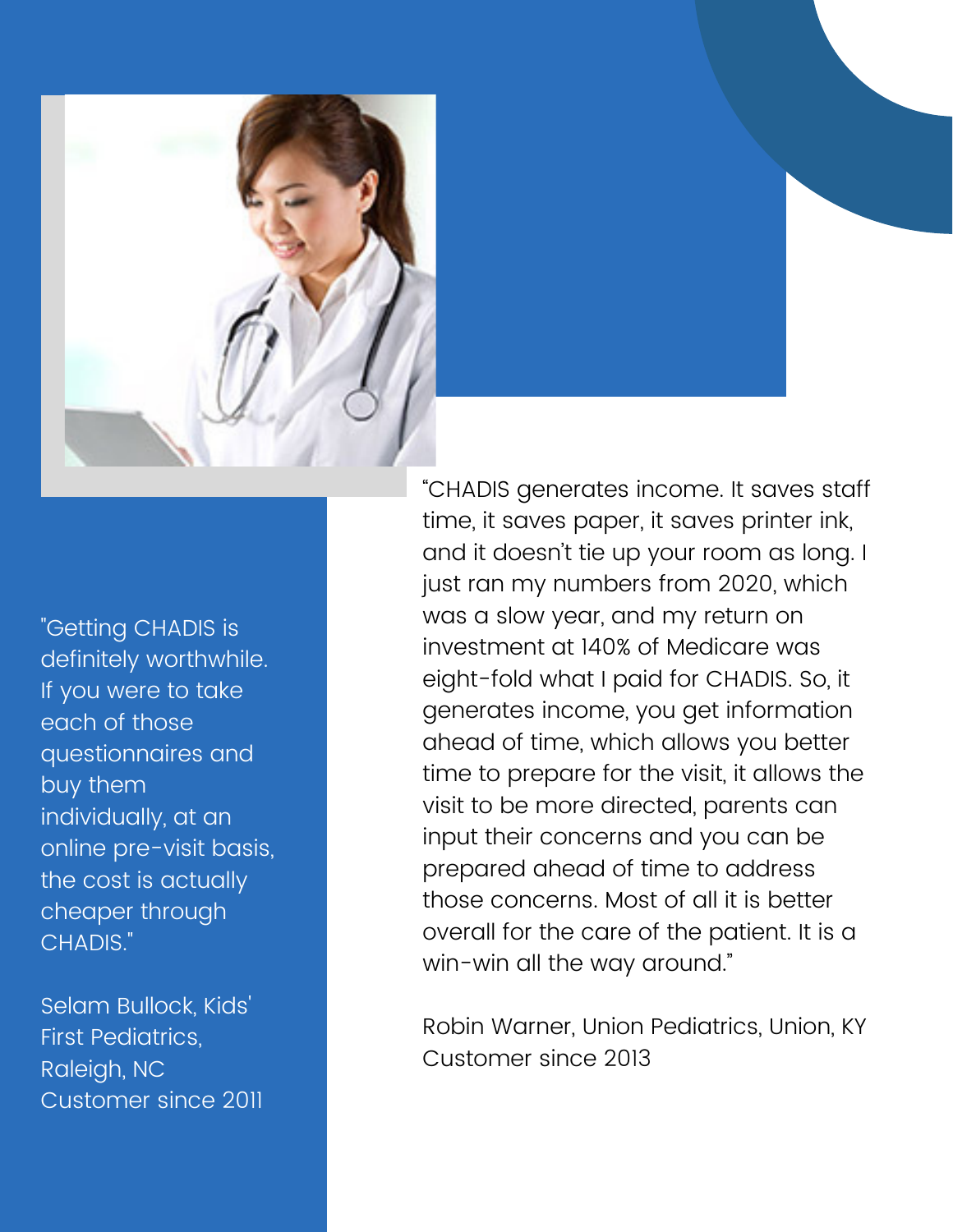

## Staff Cost Savings

Reduction of time spent delivering, administering, scoring, tabulating, reporting, and filing screens and questionnaires

#### Reimbursements from Insurance and Medicaid

#### Review of Systems & Family and Social Histories

CHADIS verifies complexity and provides documentation to code and bill 99214 & 99215 visits.

### Multiple 96110

CHADIS contains many developmental screening tools and questionnaires that have been paid and often codes can be billed several times a visit.

- Low Scenario
	- 3 screens/week @  $$10/screen = $1,500/yr$
- Moderate Scenario
	- 30 screens/week @  $$10/screen = $15,000/yr$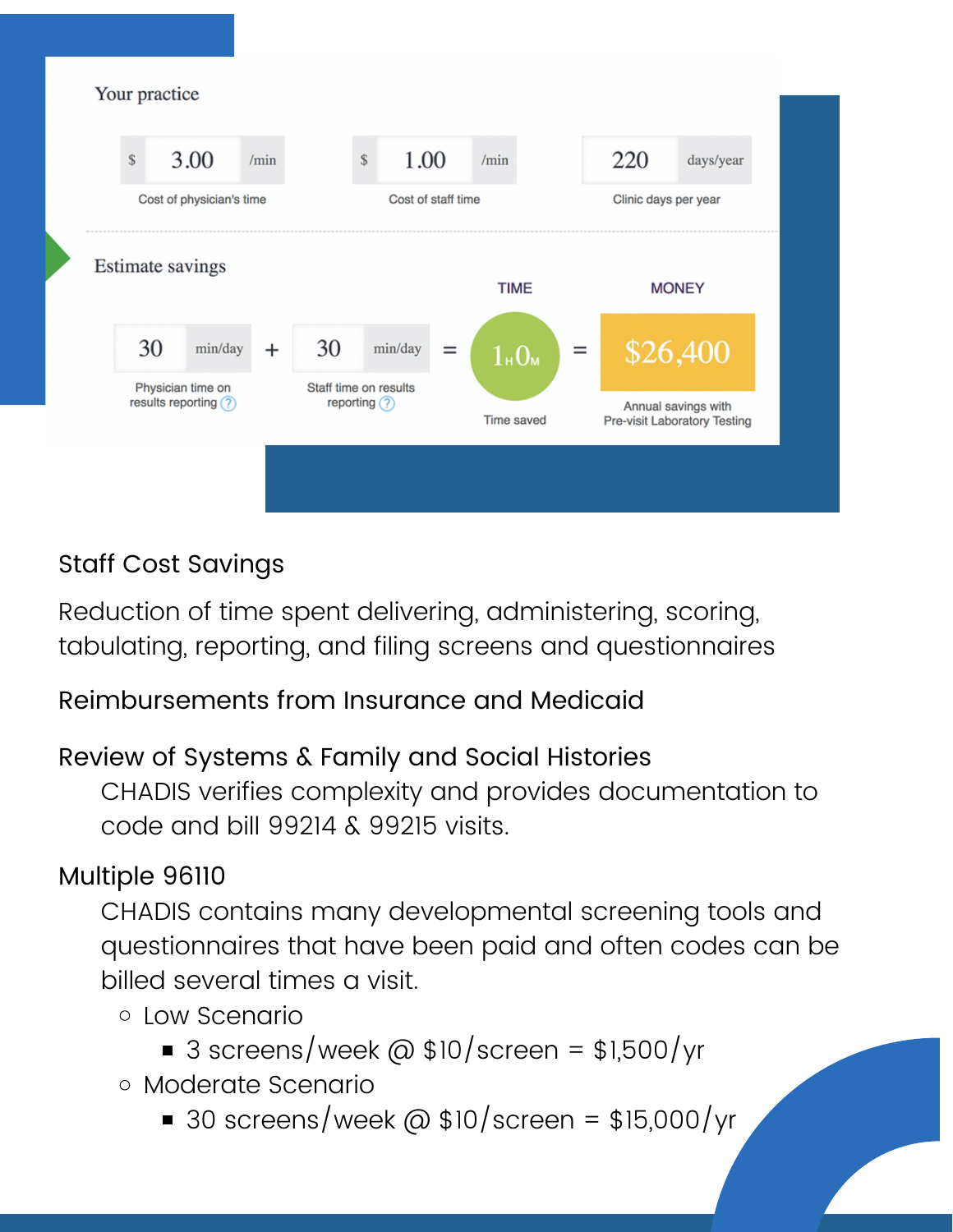

Client Profile

The Children's Clinic Anchorage, Alaska, U.S.A.

"We find it is fairly seamless now. [This is a] significant savings of work and time."

Grace Stout, Practice Manager

Like many busy pediatric physician practices, The Children's Clinic is always looking for ways to improve efficiency and maximize the time patients and providers spend together during an office visit. Five years ago, the practice began using CHADIS.

With CHADIS, The Children's Clinic no longer manually administers, scores and uploads the results to our EHR.

"We find it is fairly seamless now," Practice Manager Grace Stout said "[This is a] significant savings of work and time. Prior to the interface, almost 100% of our questionnaires were completed in the office, Now we are seeing an increasing percentage of questionnaires being completed at home."

The evidence-based screening tools help The Children's Clinic meet American Academy of Pediatrics Bright Futures guidelines. CHADIS uses patient-generated documentation to verify visit complexity for higher-level codes.

It also increases practice income with screening tools eligible for 96110 and 99420 billing to insurance or Medicaid. The Children's Clinic's annual reimbursement revenue from four common questionnaires is more than eight times the organization's investment in CHADIS.